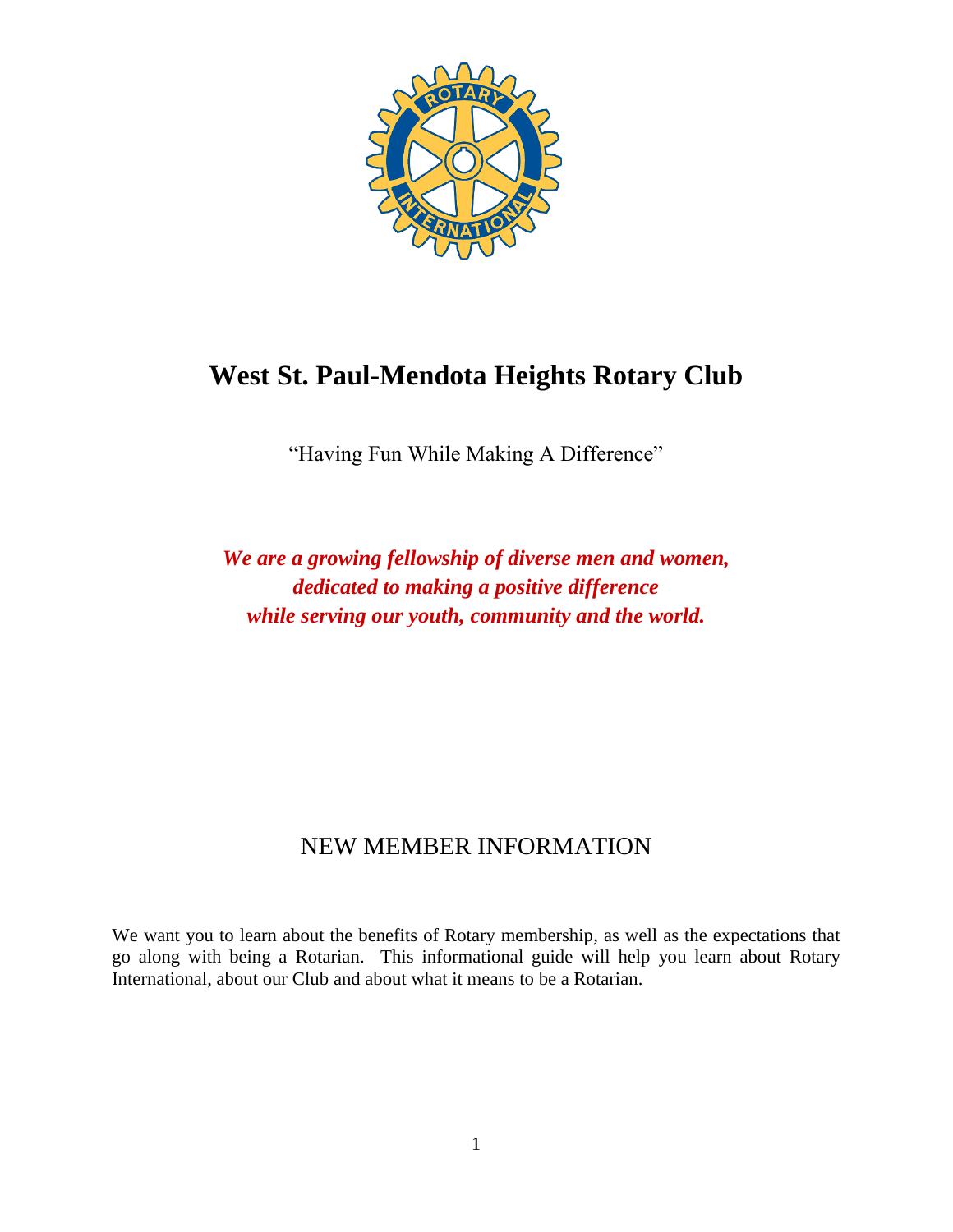## *History of Rotary International*

Rotary International was founded in Chicago in 1905 as the world's first volunteer service organization. Today, there are approximately 32,000 Rotary Clubs in more than 200 countries with a total of 1.2 million members. The Object of Rotary was first formulated in 1910 and adapted through the years to provide a succinct definition of the organization's purpose as well as the Club member's responsibilities.

#### **The Object of Rotary**

**First**: The development and acquaintance as an opportunity for service;

**Second**: High ethical standards in business and professions; the recognition of worthiness of all useful occupations; and the dignifying of each Rotarian's occupation as an opportunity to serve society;

**Third**: The application of the ideal of service in each Rotarian's personal, business, and community life;

**Fourth**: The advancement of international understanding, goodwill, and peace through a world fellowship of business and professional persons united in the ideal of service.

#### *Mission of Rotary International*

Rotary International's mission is to provide humanitarian service, help build goodwill and peace through projects that address illiteracy, disease, hunger, poverty, lack of clean water and environmental issues. In 1985, Rotary International initiated PolioPlus, its flagship program, to eradicate polio from the world. As of 2009, Rotary club members have contributed more than \$880 million and countless volunteer hours to immunize more than 2 billion children in 122 countries. There are only 3 countries remaining where polio still exists, with less than 2,000 cases of polio reported.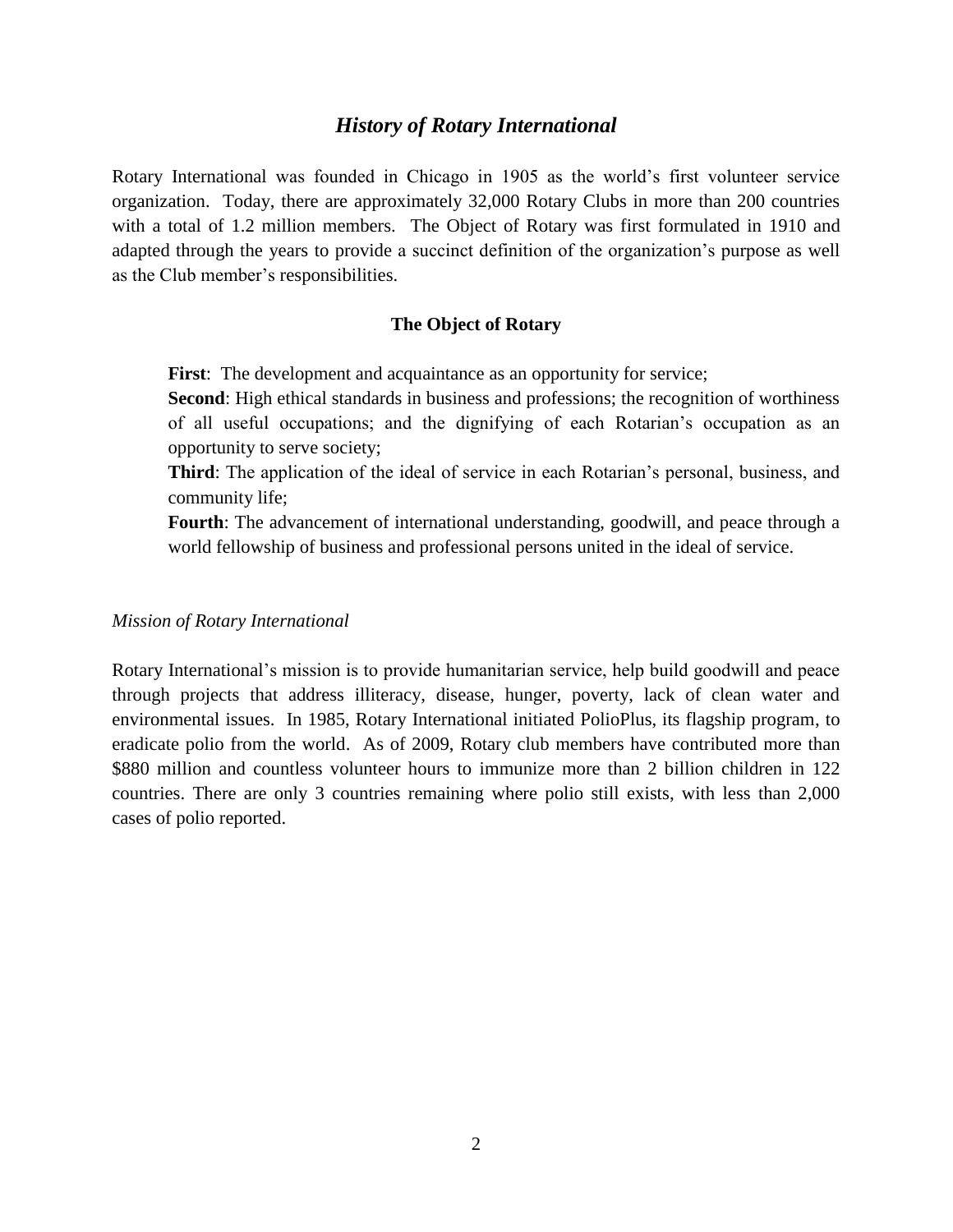## *Our Club*

Our Club was chartered on February 9, 1990, with 31 members. Although our membership has fluctuated over the years, we typically have approximately 40 members. There are several members of our Club today who were original Charter members. Each year around February, we celebrate our "birthday" with a fun social event for members and their families. We hold our regular meetings every Wednesday morning from 7:30 a.m. to 8:30 a.m. at Southview Country Club. We try to have diverse, interesting speakers each week that will enlighten our minds and broaden our knowledge of the world.

#### *Financial Obligations*

Our Club is a member of Rotary International and a member of the local Rotary District 5960. We pay dues to Rotary International for each member. Our Club does not charge any additional dues. *Quarterly statements* are sent to our members. We offer 2 levels of individual membership, depending on whether or not you want to eat breakfast and a corporate membership option if you have more than one person from your company who would like to join.

Individual Membership Option 1 with breakfast

| RI dues                  | \$35.00                                                                                   |
|--------------------------|-------------------------------------------------------------------------------------------|
| Cost of meals            | \$169.00                                                                                  |
| Total                    | \$204.00                                                                                  |
|                          | Individual Membership Option 2 with optional breakfast                                    |
| RI dues                  | \$35.00                                                                                   |
| $+Cost$ of meals/meeting | \$13.00/meeting if you eat breakfast                                                      |
|                          | Corporate Membership $(1$ member + up to 3 additional members from the same organization) |
| Ind. Membership fee      | \$204.00                                                                                  |
| Add'l fee per person     | \$50.00                                                                                   |
|                          | \$254.00                                                                                  |
| $+Cost$ of meals/meeting | \$13.00/meeting attended                                                                  |

Members may choose to contribute to Rotary International on an individual basis, which is taxdeductible as a charitable donation, but that is each member's decision. We encourage donations to Rotary International as it is a worldwide organization that also supports our efforts locally.

#### *Attendance*

Attendance at all meetings is encouraged. We recognize that it is not always possible to attend every meeting, but the best way to stay informed, involved and engaged is to attend the weekly meetings. We give attendance awards for perfect attendance each month. As the winner of the perfect attendance award, the Club will donate \$50 to the charity of the winner's choice, in his or her honor. We encourage members to attend at least 60% of the Club meetings.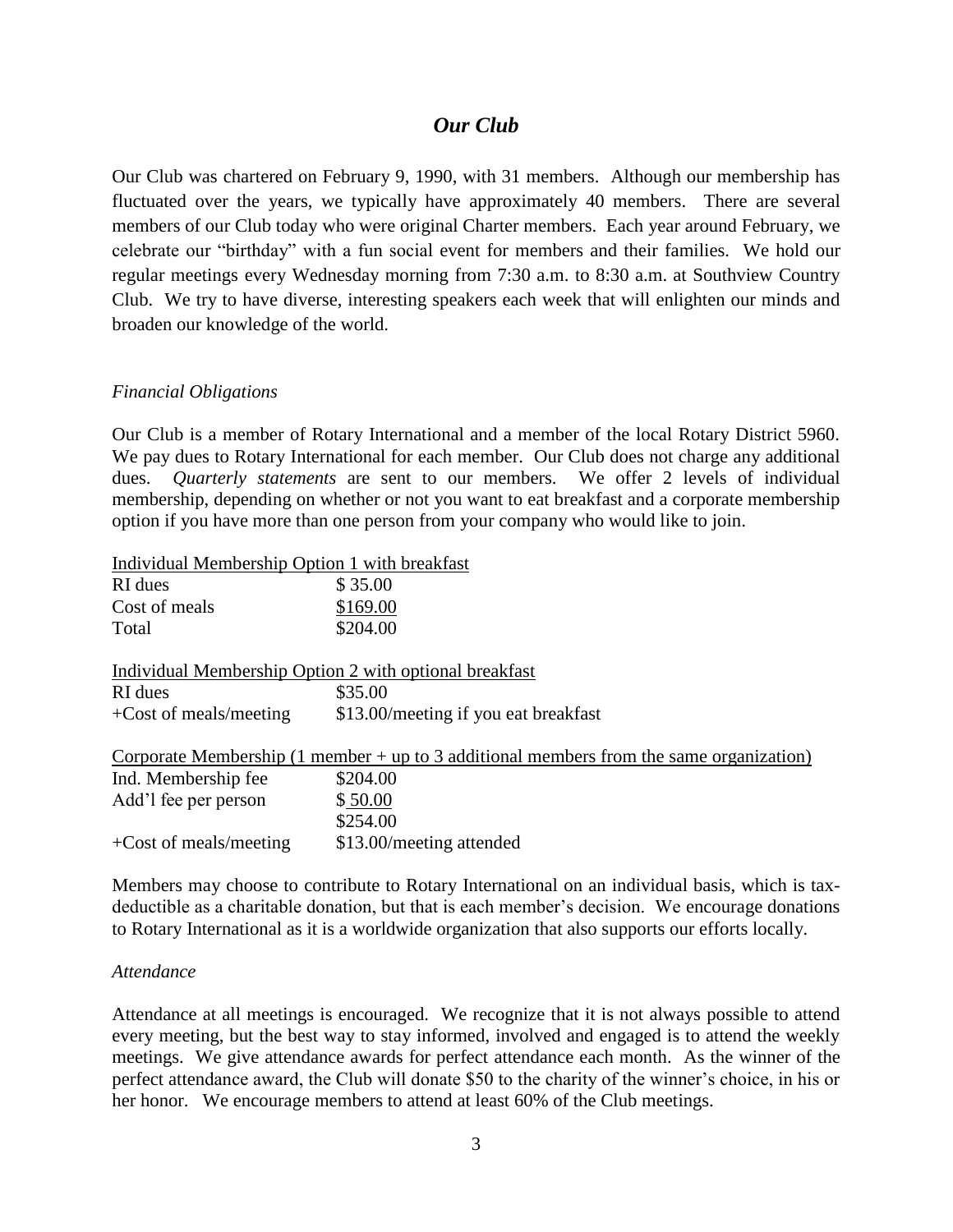If you are unable to attend our regular meetings, you can still get attendance credit by attending a meeting of another Rotary Club. There are many clubs in the area, with convenient meeting times and locations. In addition, attendance credit is given for participating our community service events, Board meetings, District conferences, social events or other Rotary-related events.

## *Community Service Projects*

We are an active service Club and volunteer in our community to help others. Some examples of our activities include:

- Serving at least 10 meals a year at Loaves & Fishes at St. Matthew's Church
- Adopt A Highway: Cleaning up a mile-long stretch of highway in our neighborhood twice a year
- $\triangleright$  Adopting several families at Christmas through Neighbors, Inc.'s Adopt a Family program. We buy and wrap the presents for those in need.
- Conducting an inventory of Neighbors, Inc.'s food shelf once a year
- Handing out candy at South St. Paul's Great Halloween Get Together to more than 2,000 ghouls and goblins
- $\triangleright$  Serving root beer floats at West St. Paul Days City Hall Open House
- Sponsoring and conducting an Ethics Class for Henry Sibley High School juniors and seniors

### *Donations*

We financially support many local and international charitable or civic organizations. We adopted the following donation policy, which helps guide our decision to make a donation to any particular organization:

- 1. The request should be in writing and if the request is for more than \$1,000, a member of the organization or a representative from our Club must be present at a Board meeting to make the request. The Board reserves the right to approve, reject or modify all requests.
- 2. The request should fit the 4-way Rotary test and fit into one of our avenues of service Club, Community, International and/or Vocational.
- 3. One of our members should be involved in the organization making the request.
- 4. The request should be for a service that is not otherwise available in the community.
- 5. The request should be available to all in the community.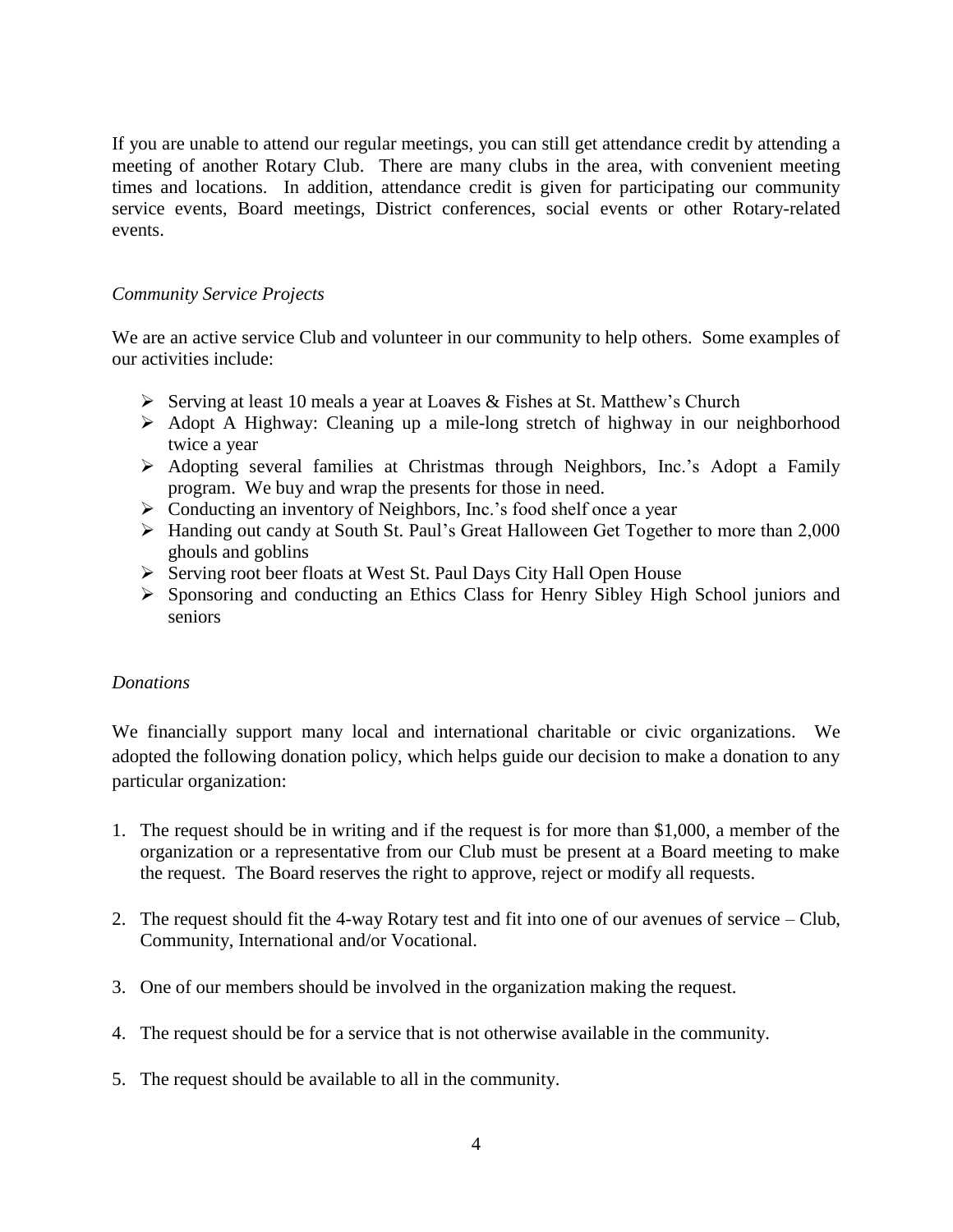6. To maximize our recognition for the donation, the minimum donation should be \$250. In addition, regardless of the amount of the donation, our Club should receive some public recognition for the donation.

Each year, we donate around \$15,000 domestically, most of which is given to local charities, including the following organizations:

- Henry Sibley ALMAS Club
- 360 Communities
- Henry Sibley scholarships
- Neighbors, Inc.
- Boy Scouts Northern Star Council
- West St. Paul YMCA

In addition, we typically donate approximately \$5,000 each year to international projects, including:

- Common Hope
- Polio Plus (Rotary International)
- Fast for Hope (Rotary International)
- Puerto Vallarta Rotary Club scholarship
- Holy Cross Anglican School in Belize

## *Fundraisers*

In order to offer financial support to local and international charities, we hold two major fundraisers each year: Moonstruck and Rotary Roses.

## *Moonstruck!*

We have been holding our Moonstruck golf tournament for 25 years! It is a 9-hole golf tournament held entirely at night in early September at the luxurious Southview Country Club. Complete with dinner, a silent auction, dessert auction and wine raffle, it is an amazing evening filled with fun, excitement and lots of laughter. All members of the Club are asked to participate in Moonstruck, either by finding sponsors, donations, foursomes, bringing guests to the dinner or working at the holes during the event to assist the golfers (it is played in the dark, remember?). We typically raise nearly \$20,000 so it is a huge event and takes all of our members to make it successful.